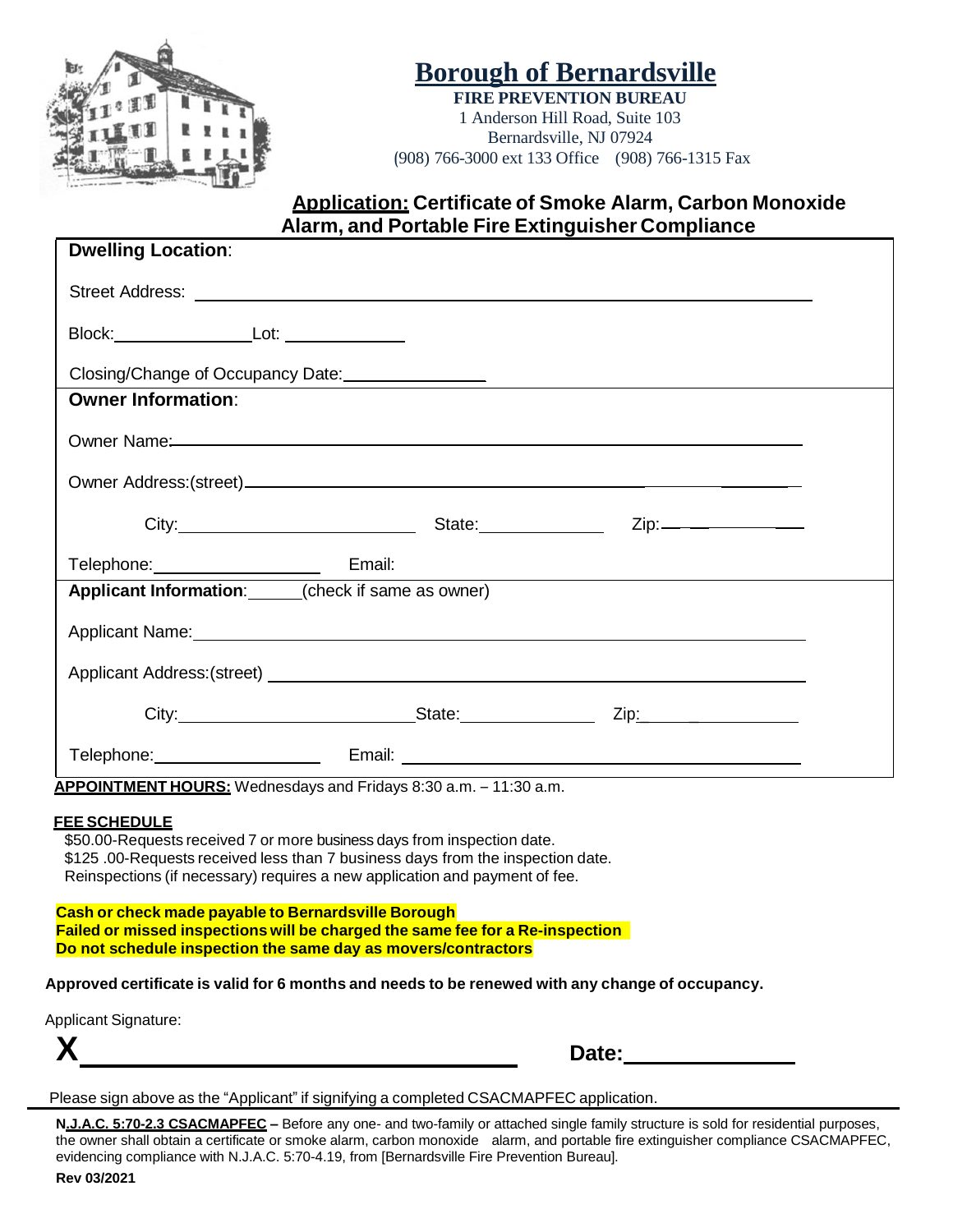

# **Borough of Bernardsville**

**FIRE PREVENTION BUREAU** 1 Anderson Hill Road, Suite 103 Bernardsville, NJ 07924 (908) 766-3000 ext 133 Office (908) 766-1315 Fax

## **Certificate of Smoke Alarm, Carbon Monoxide Alarm, and Portable Fire Extinguisher Compliance**

### **Pre Check List**

*As required by N.J.A.C. 5:70 – 2.3*

*Smoke Alarm Requirements* **All smoke alarms shall not be older than 10 years from the date of manufacture** Built prior to 1977 One ten-year sealed battery-powered smoke alarm is required on each level including the basement Built from January 1, 1977 – February 21, 1983 Electric smoke alarms system required on the sleeping level and in the basement. On levels without the electric smoke alarm system, a ten-year sealed battery-powered smoke alarm shall be installed. \_ Built from February 22, 1983 – April 30, 1993 Interconnected electric smoke alarms with battery backup should be located on every level of the dwelling including the basement. Built from May 1, 1993 – Present Interconnected electric smoke alarms with battery backup should be located on every level of the dwelling including the basement, sleeping areas, and in every bedroom. **Notes:** -If Smoke alarms are monitored by an alarm company a letter from the company/licensed electrician is required to state the system is in working order, the number of devices and the locations of each device. -Smoke alarms in the basement must be located on the ceiling at the bottom of the basement stairs *Carbon Monoxide Alarm Requirements* A carbon monoxide alarm shall be located within 10 feet of every bedroom \_ The carbon monoxide alarms shall not be older than the manufacturer's recommended replacement date *Portable Fire Extinguisher Requirements* The extinguisher shall be new within the past 12 months with receipt (OR) The seller shall have the extinguisher **serviced by a certified Division of Fire Safety extinguisher contractor** The extinguisher must be a minimum of **2A-10:BC** rated extinguisher and not larger than 10 pounds \_ The extinguisher must be mounted with the manufacturer's hanging bracket so the instructions are clearly visible The extinguisher must be mounted within 10 feet of the kitchen and located in the exit path of the kitchen \_

The top of the extinguisher shall not be more than five feet above the floor and the bottom at least 4½ inches above the floor \_

The extinguisher shall be readily accessible and not obstructed from view – cannot be located behind closed doors or cabinets \_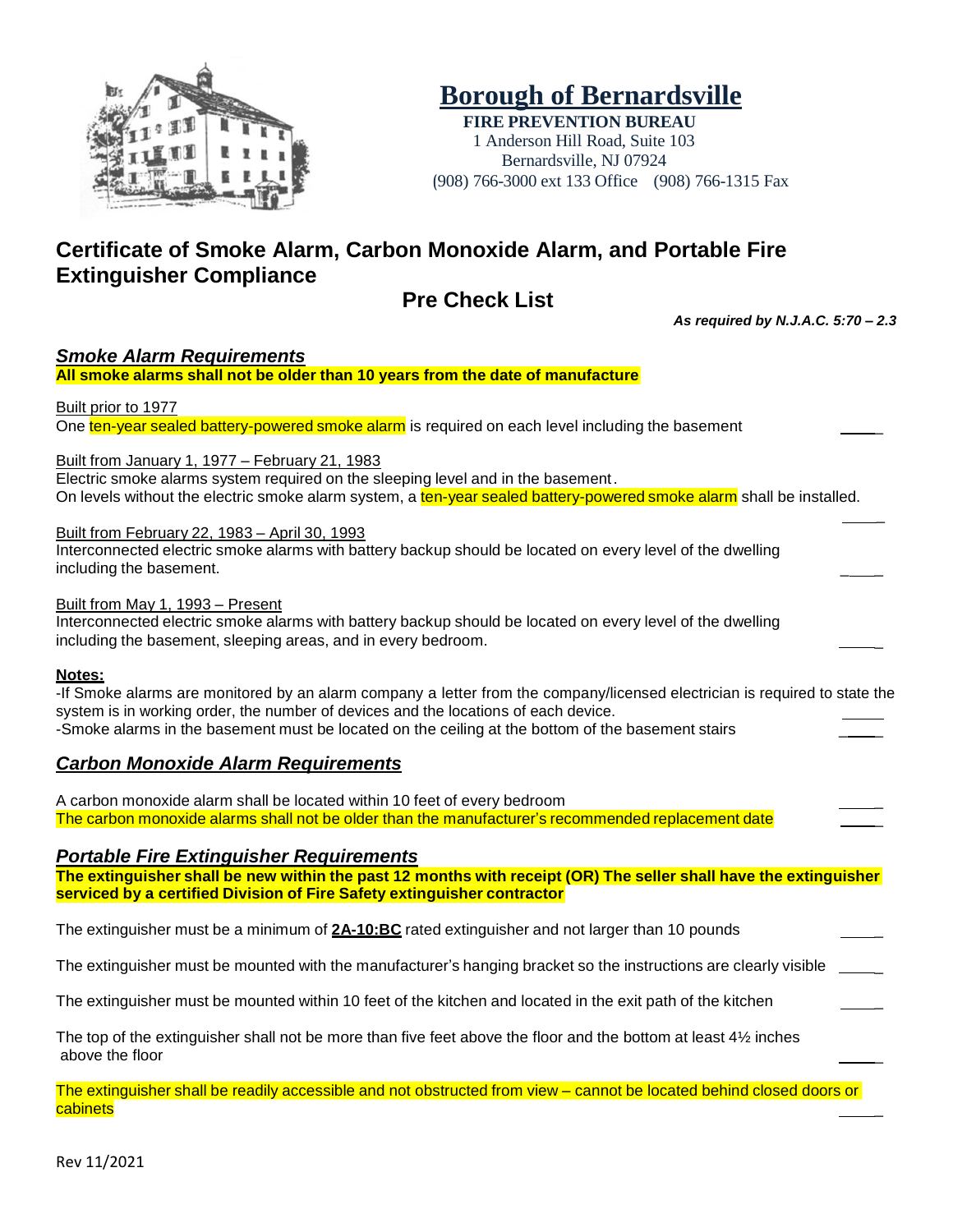

**BOROUGH OF BERNARDSVILLE** 

 **CONSTRUCTION / ZONING OFFICE**  1 ANDERSON HILL ROAD, SUITE 103 BERNARDSVILLE, NEW JERSEY 07924 (908) 766-3000 EXT. 158 Fax: (908) 766-1315

## **CONSTRUCTION / ZONING RECORDS CLEARANCE CERTIFICATE**

| Property Address <b>Container and Container and Container and Container and Container and Container and Container</b> |                                              |                                                  |
|-----------------------------------------------------------------------------------------------------------------------|----------------------------------------------|--------------------------------------------------|
|                                                                                                                       |                                              |                                                  |
|                                                                                                                       |                                              |                                                  |
|                                                                                                                       |                                              |                                                  |
| I hereby certify that I am the (agent) owner of record and I am authorized to make this application.                  |                                              |                                                  |
| Signature                                                                                                             |                                              | Date                                             |
| FOR BOROUGH USE ONLY<br><b>Zoning Review</b><br><b>Permitted Use</b><br><b>Open Zoning Permits</b><br>$\bullet$       | Yes $\Box$ No $\Box$<br>Yes $\Box$ No $\Box$ | <b>Conditional Approval:</b>                     |
| Open Zoning Violations<br><b>Construction Review:</b><br>$\bullet$                                                    | Yes $\Box$ No $\Box$                         | Open Permits $Yes \Box No \Box$ If Yes, Permit # |
| Approval Issue Date: ___________ Initials: __________                                                                 |                                              |                                                  |
|                                                                                                                       |                                              | Certificate#________________                     |
|                                                                                                                       |                                              | Cash/Check#________________                      |
|                                                                                                                       |                                              | Date Submitted / /                               |

APPLICATION FEE:

[] \$35.00 Requests received more than 10 calendar days from change of occupancy/closing. [] \$75.00 Requests received within 10 calendar days of change of occupancy/closing.